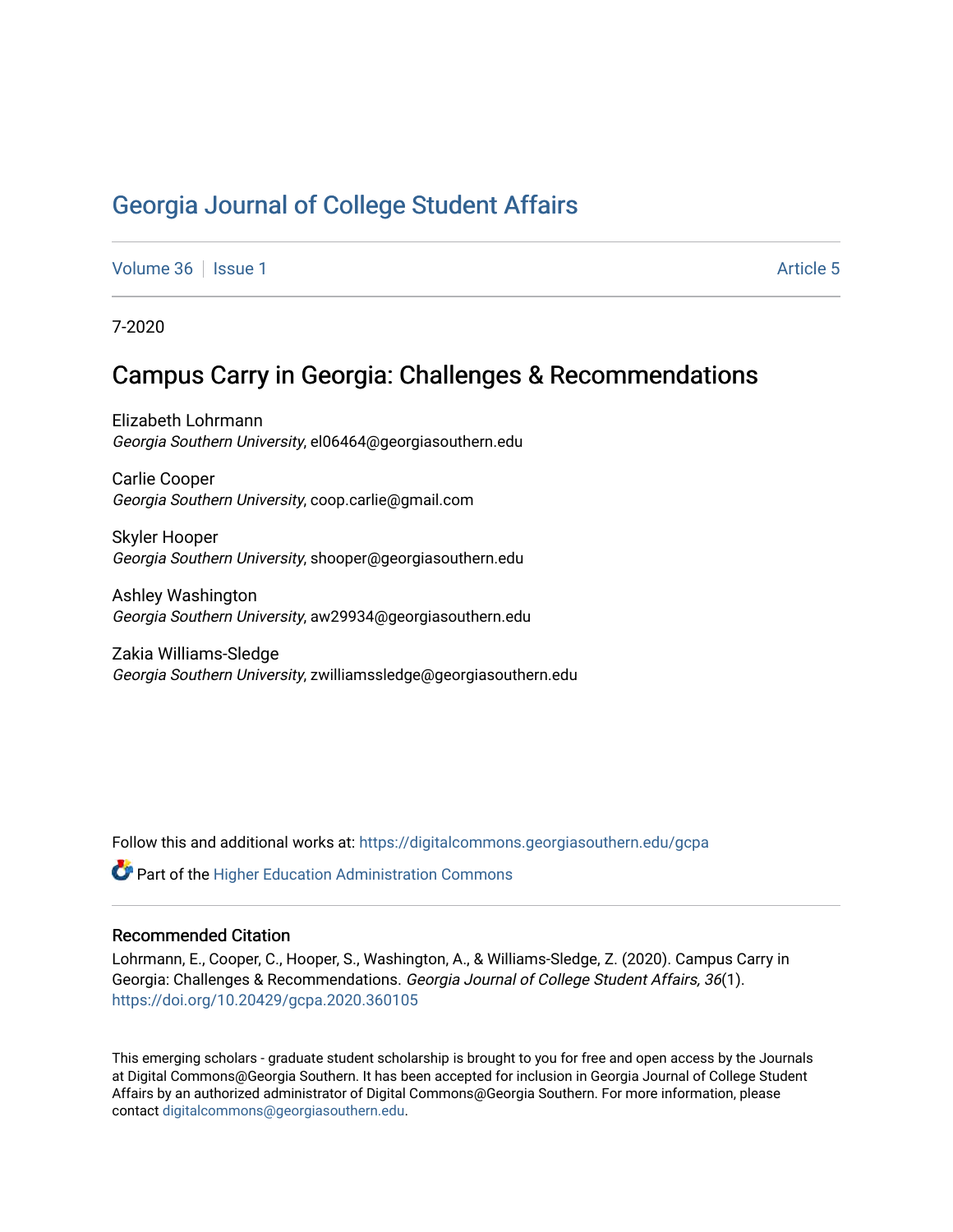# **Campus Carry in Georgia: Challenges & Recommendations**

**Elizabeth Lohrmann** (Georgia Southern University) **Carlie Cooper** (Georgia Southern University) **Skyler Hooper** (Georgia Southern University) **Ashley Washington** (Georgia Southern University) **Zakia Williams-Sledge** (Georgia Southern University)

The 2017 Georgia House Bill 280 states that, with limited exceptions, a properly licensed handgun owner can Concealed Carry on Georgia's public college and university campuses. Since its inception and because of the recent history of mass shootings, much controversy surrounds this law. The infancy of and controversy behind this law calls for further research into the subject. In this paper, we will offer a discussion of historical and environmental perspective, compliance with the law, risks and challenges, previous case analysis, and recommendations for Georgia Higher Education administrators. To lessen confusion and controversy surrounding the Campus Carry law in Georgia, administrators should consider implementing a committee to research the impact this law has on students, the institutions, and the state. Similarly, if the law is to remain in effect, mandatory safety trainings should be implemented on college and university campuses across the state.

Lohrmann, E., Cooper, C., Hooper, S., Washington, A., & Williams-Sledge, Z. (2020). Campus Carry in Georgia: Challenges & recommendations. *Georgia Journal of College Student Affairs, 36*(1), 51-67.



ISSN: 2330-7269 Published by Digital Commons@Georgia Southern, 2020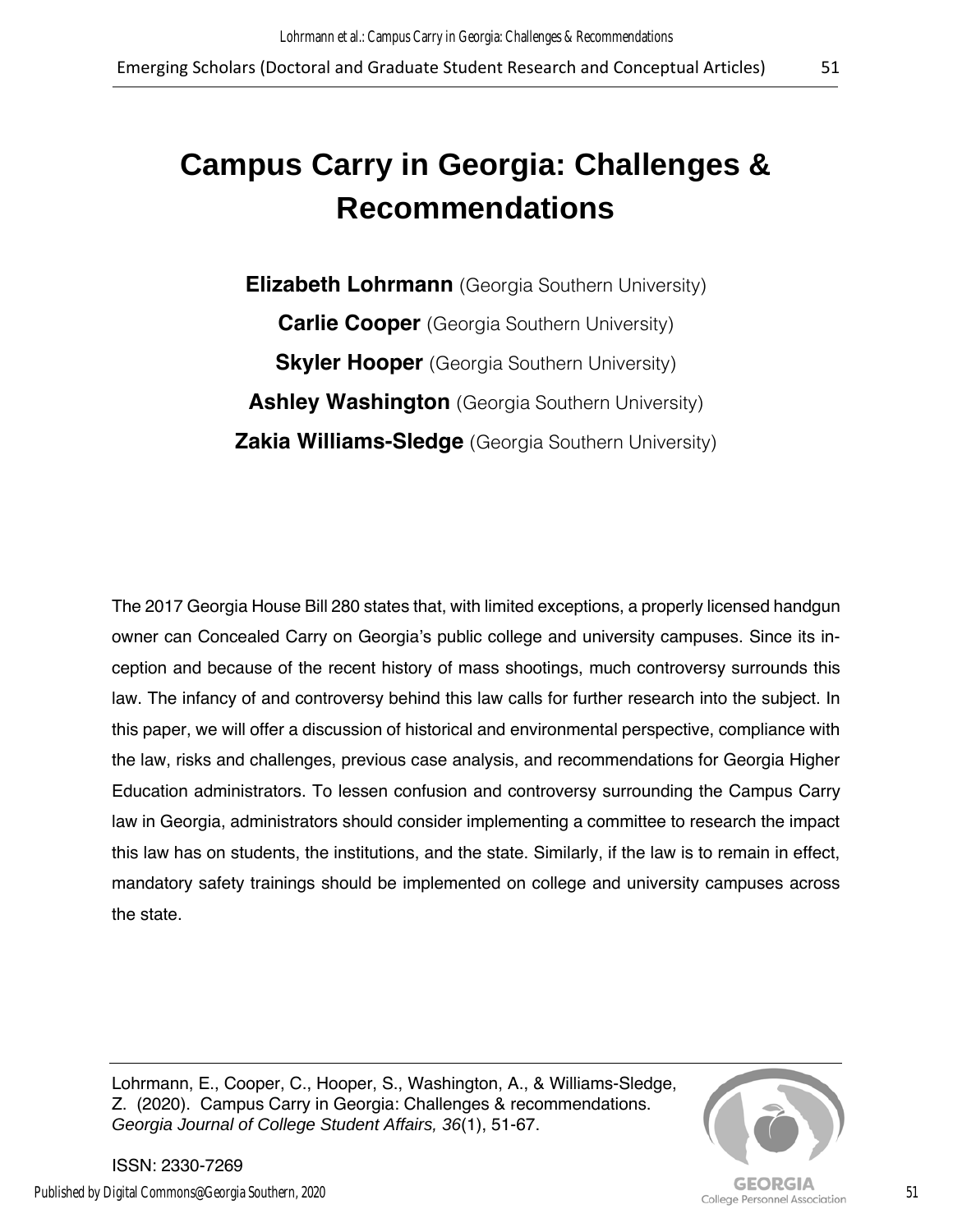From April 2007 to April 2018, 320 people were shot on higher education institution campuses in the United States (Jones, 2018). Each time such tragedies occur, weapons on K-12, college, and university campuses become a more prominent topic in the national media and among all education stakeholders. Carrying firearms on school property is a highly controversial matter; because of this, much debate has occurred surrounding the nationwide discussion about Campus Carry legislation.

Firearm violence has significantly increased over time. According to Teeple, Thompson, and Price, "the number of premeditated incidents of violence involving victims affiliated with an institution of higher learning rose from 1 in the 1900s to 79 in the 1990s to 83 in the 2000s" (2012, p. 57). Tragic cases of firearm violence are too often seen, and many states have passed laws like Campus Carry in hopes of putting an end to these types of tragedies. For example, since the 2012 shooting at Sandy Hook Elementary School in which 26 children and adults were killed, many legislators across the U.S. have been pushing to pass laws for Concealed Carry of weapons on campuses (LaBanc & Hemphill, 2014). As of August 2018, 10 states have legislation that permit Concealed Carry of guns on college and university campuses: Arkansas, Colorado,

https://digitalcommons.georgiasouthern.edu/gcpa/vol36/iss1/5 DOI: 10.20429/gcpa.2020.360105

Georgia, Idaho, Kansas, Mississippi, Oregon, Texas, Utah, and Wisconsin (Guns on Campus: Overview, 2018). An additional 23 states have legislations that leave the decision of Campus Carry up to the institutions: Alabama, Alaska, Arizona, Connecticut, Delaware, Hawaii, Indiana, Iowa, Kentucky, Maine, Maryland, Minnesota, Montana, New Hampshire, Ohio, Oklahoma, Pennsylvania, Rhode Island, South Dakota, Vermont, Virginia, Washington, and West Virginia (Guns on Campus: Overview, 2018).

It is clear that many states are at odds on this issue. Even in the states that allow some form of Campus Carry—be it allowing guns on every public campus or allowing each institution to make their own decision in the matter—education stakeholders are divided. Some believe that allowing Concealed Carry on campuses will make them feel safer and may even help prevent situations like the Virginia Tech shooting. Students for Concealed Carry crafted a list of reasons that Campus Carry should be allowed, which include: legally-armed citizens have training, gun-free zones generally do not work, allowing Campus Carry will not increase risks to others, protection is deserved, and colleges cannot always protect students (Teeple, Thompson, & Price, 2012). Individuals in opposition to the law believe that having guns on campus would harm the academic environment and would not make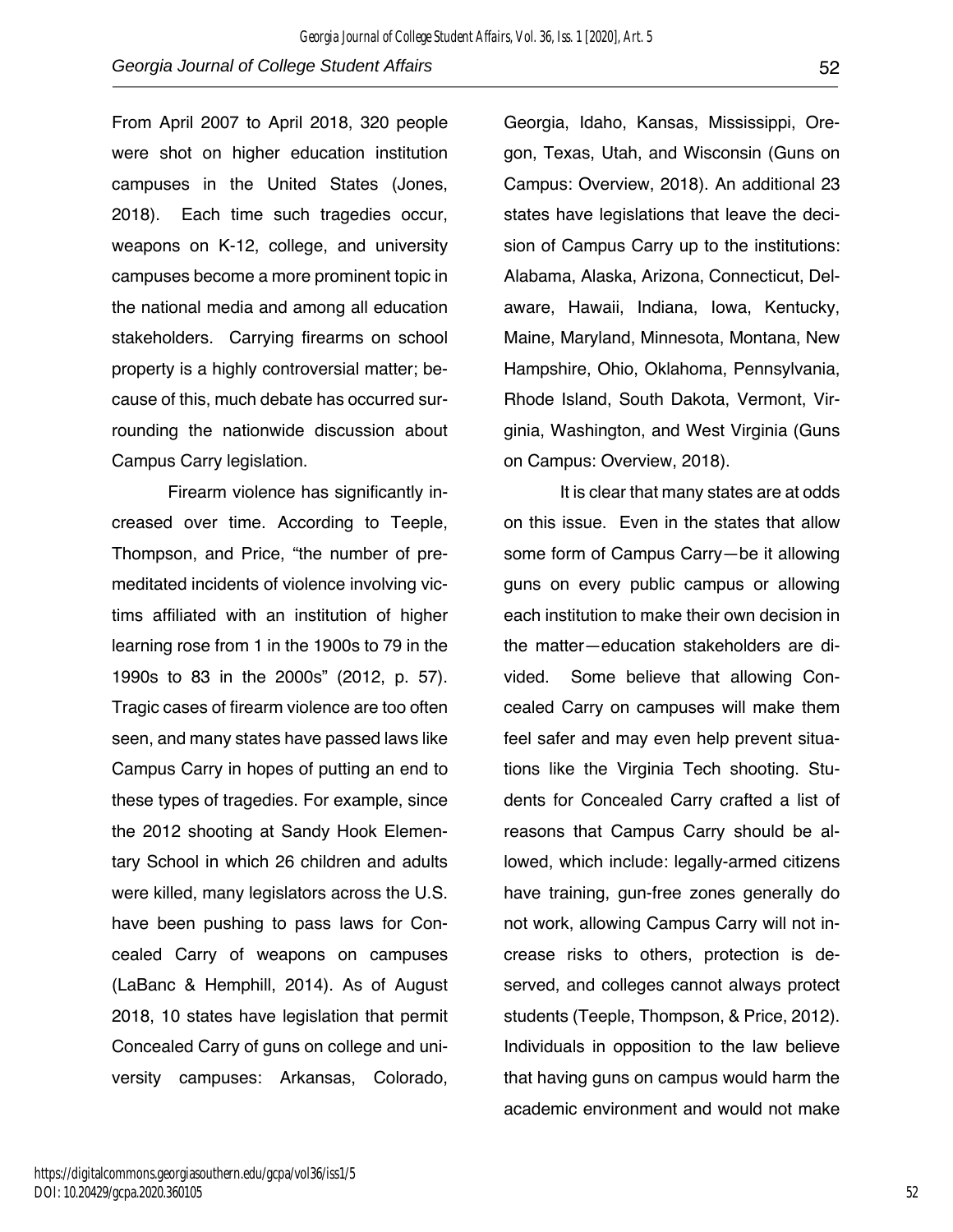them feel safer on campus. Groups like Students for Gun Free Zones argue that shooters will not be deterred by those with concealed weapons. Concealed Carry permit holders are not always law-abiding, and people are not required to undergo law enforcement training before obtaining a permit (Teeple, Thompson, & Price, 2012). The perceptions surrounding this controversial topic are

vastly different, making it difficult for lawmakers and campus administrators to determine the best course of action.

In order to further understand the purpose of Campus Carry, lawmakers and campus administrators need to fully analyze the topic at hand: The historical perspective, perceptions about guns on campus and how states handle those opinions, challenges of compliance and risks the legislation brings, and court cases surrounding the issue. Because of the infancy of this law in the state of Georgia, there is not yet much information or litigation surrounding it. However, we can examine other states outside of our jurisdiction to understand the benefits and drawbacks of Campus Carry. In this paper, we will offer an overview of the Campus Carry law including background, compliance, risks, and case analysis. Additionally, we will analyze how Campus Carry affects higher education in Georgia and offer recommendations to Georgia administrators.

### **About Campus Carry A Historical Perspective**

Guns and other weapons on American college and university campuses have not always been an issue. In fact, in the Colonial Era, young people were required to be armed for militia duty at all times, including students at college (Cramer, 2014). In particular, in 1784, Georgia required that any free man 16 years or older to be armed with a rifle musket, a shotgun, and cartridges for the weapons (Cramer, 2014). Therefore, in this era of American history, guns on campus were quite common and not at all opposed. However, as time progressed and students were no longer mandated by militia law to carry weapons, campus bans of firearms grew more popular. By the 1830s, several college campuses across the country prohibited deadly weapons of any sort. There seemed to be only one exception to this rule—in 1908, students at Connecticut Agricultural College could have a service rifle for ROTC purposes (Cramer, 2014). This rule likely extended to other campuses with ROTC programs. By the 1960s, an era in which there was much turmoil for students, 97% of higher education institutions had policies that prohibited guns and other weapons (Cramer, 2014). While many of these institutions likely had policies prohibiting deadly weapons before then, institutions that did not added similar policies to their arsenal.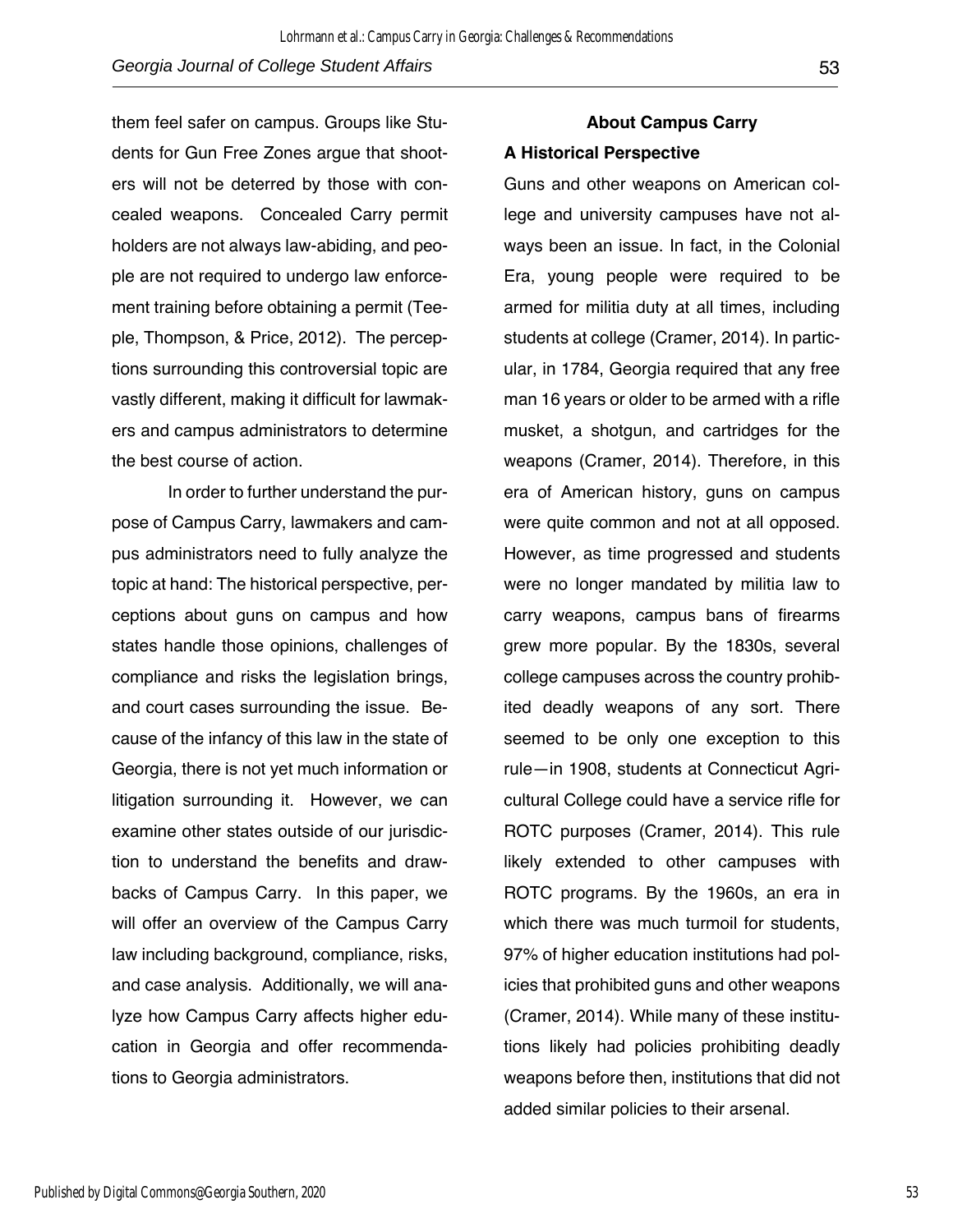From the 1960s to the early 2000s, most states and institutions agreed that deadly weapons should be banned on campus. The minds of many people changed in 1966 when a shooting happened at the University of Texas, where a gunman killed 16 people (Sanderson, Kupczynski, Mundy, & Gibson, 2018). People began to wonder if allowing Concealed Carry on campus would have helped stop this incident from occurring. This shift continued after the Columbine High School shooting in 1999, a mass shooting in which two high school students shot and killed 12 students, a teacher, and then subsequently committed suicide, and the Virginia Tech Massacre in 2007, an incident in which one student shot and killed 32 students, injured an additional 17 students, and then subsequently committed suicide (Columbine High School Shootings Fast Facts, 2019; Virginia Tech Shootings Fast Facts, 2019). Because of the Columbine massacre, in 2003, Colorado became the first state to allow Concealed Carry except in public official buildings and K-12 schools (Sanderson et. al., 2018). By 2013 and 2014, 33 states proposed legislation for Concealed Carry on campus (Sanderson et. al., 2018). While several of these laws did not pass, it did result in many states allowing Campus Carry. As previously stated, by 2018, 10 states now allow Concealed Carry of weapons on campus and

an additional 23 states allow individual institutions to decide about Campus Carry (Guns on Campus: Overview, 2018).

#### **Perceptions and Reactions**

There are differing opinions on Concealed Carry on college and university campuses; some argue that allowing Campus Carry would harm the academic environment and increase risks, while others argue that allowing Concealed Carry would offer greater protection for students, faculty, and staff. A study by Thompson, et. al. has shown that 94% of the public opposes Concealed Carry on college campuses (2013). However, people's opinions on the matter vastly differ depending on their gender, race, experiences, location, and much more.

Geographical location can have a significant impact on their feelings towards Campus Carry. For example, students in Washington (a state that lets each institution decide about Campus Carry) are three times more likely to report complete discomfort with concealed guns on campus than those in Texas (a state in which Concealed Carry is allowed at all institutions) (Cavanaugh, Bouffard, Wells, & Nobles, 2012). Similarly, those who opposed gun control are most likely male, white, from rural areas, and politically conservative (Thompson, et. al., 2013). This demonstrates that those from more politically conservative areas such as Texas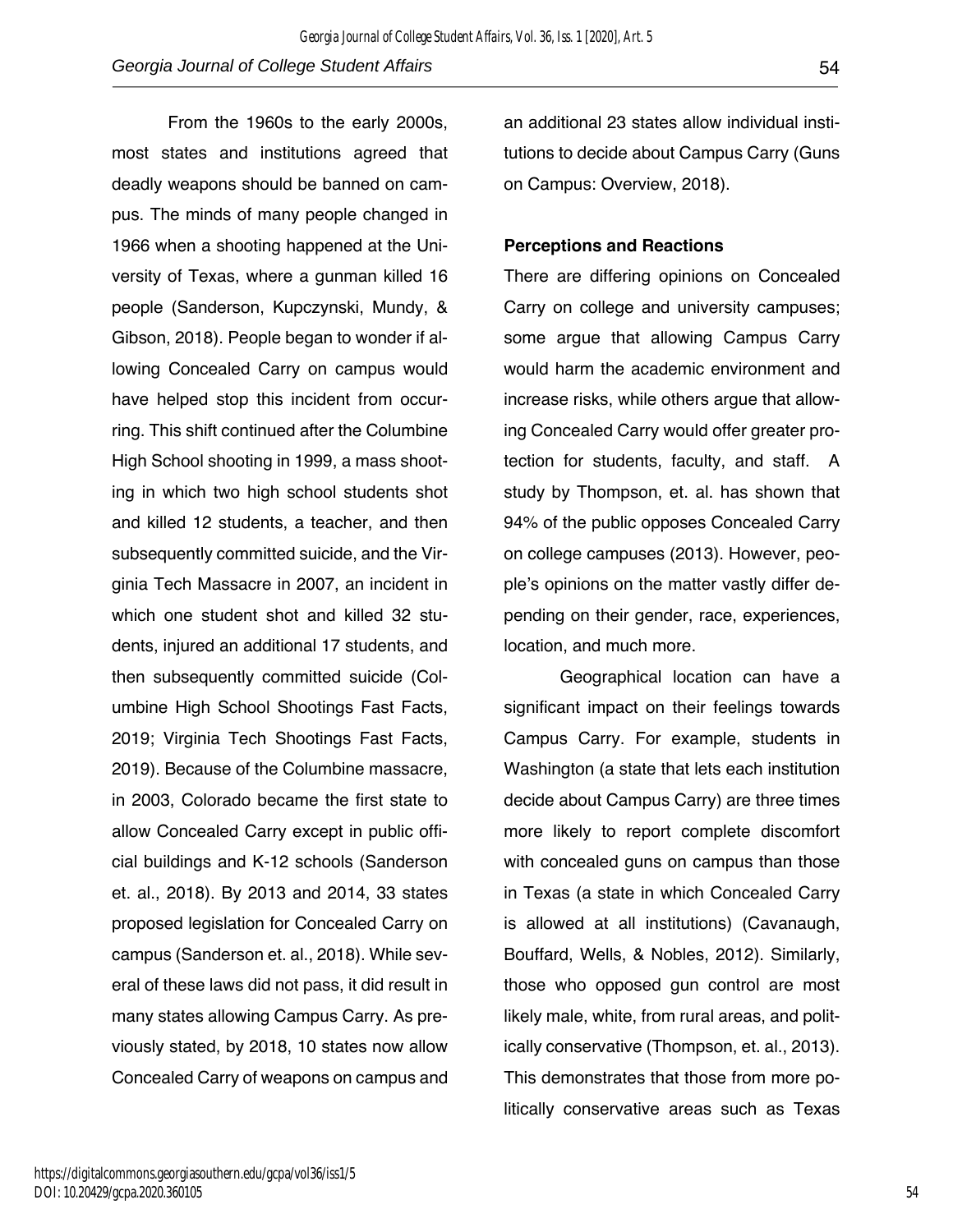and other southern states are more likely to approve of Campus Carry than people from politically liberal locations such as Washington.

Because geography can have such a strong impact on opinions of Campus Carry, there are many ways in which states handle the issue of Campus Carry. Sixteen states completely prohibit firearms on campus. However, the other 33 states allow Concealed Carry of weapons on college and university campuses in some form. States such as Colorado and Utah, not only are pro-Campus Carry, they also have no restrictions and allow concealed weapons in every location on a college campus. Even states who are pro-Campus Carry may ban firearms in certain locations. For example, Kansas bans guns in buildings that have adequate security (Winn, 2017). Similarly, Wisconsin institutions can prohibit firearms in certain locations or at special events by posting signs (Teeple, Thompson, & Price, 2012). For some states, allowing guns on campus is not just a safety issue; for states in which hunting is common, firearms for the sport may be allowed on campus. For example, in 2014, the University of Alaska still allowed firearms on campus for students who hunt, though all weapons must be secured (Cramer, 2014).

In addition to location, other factors can contribute to someone's opinion toward Concealed Carry on campus. For example,

Shepperd, et. al. (2018) divide students, staff, and faculty into three groups: Protection Owners (those who own a gun for the purpose of self-defense), Non-Protection Owners (those who own a gun for non-protection reasons such as sport or collection), and Non-Owners (those who do not own a gun). They state that by dividing into these three groups, we can discuss the psychological need for safety; everyone has a deep desire and need for safety, but the way people view safety can vary, especially when in relation to guns. For example, 89.1% of Non-Owners and 81.4% of Non-Protection Owners stated that if guns were allowed on campus, they would feel unsafe having heated arguments, while only 35.8% of Protection Owners stated a similar feeling (Shepperd et. al., 2018). This may demonstrate that states in which Concealed Carry permits are more common or states that have more Protection Owners may choose to handle the Campus Carry issue differently than states with fewer Protection Owners.

#### **Campus Carry in Georgia**

Prior to Georgia's House Bill 280, license holders were allowed to keep weapons secured only in their motor vehicles. Now, the State of Georgia allows anyone who is properly licensed in the state to carry a handgun in a concealed manner on property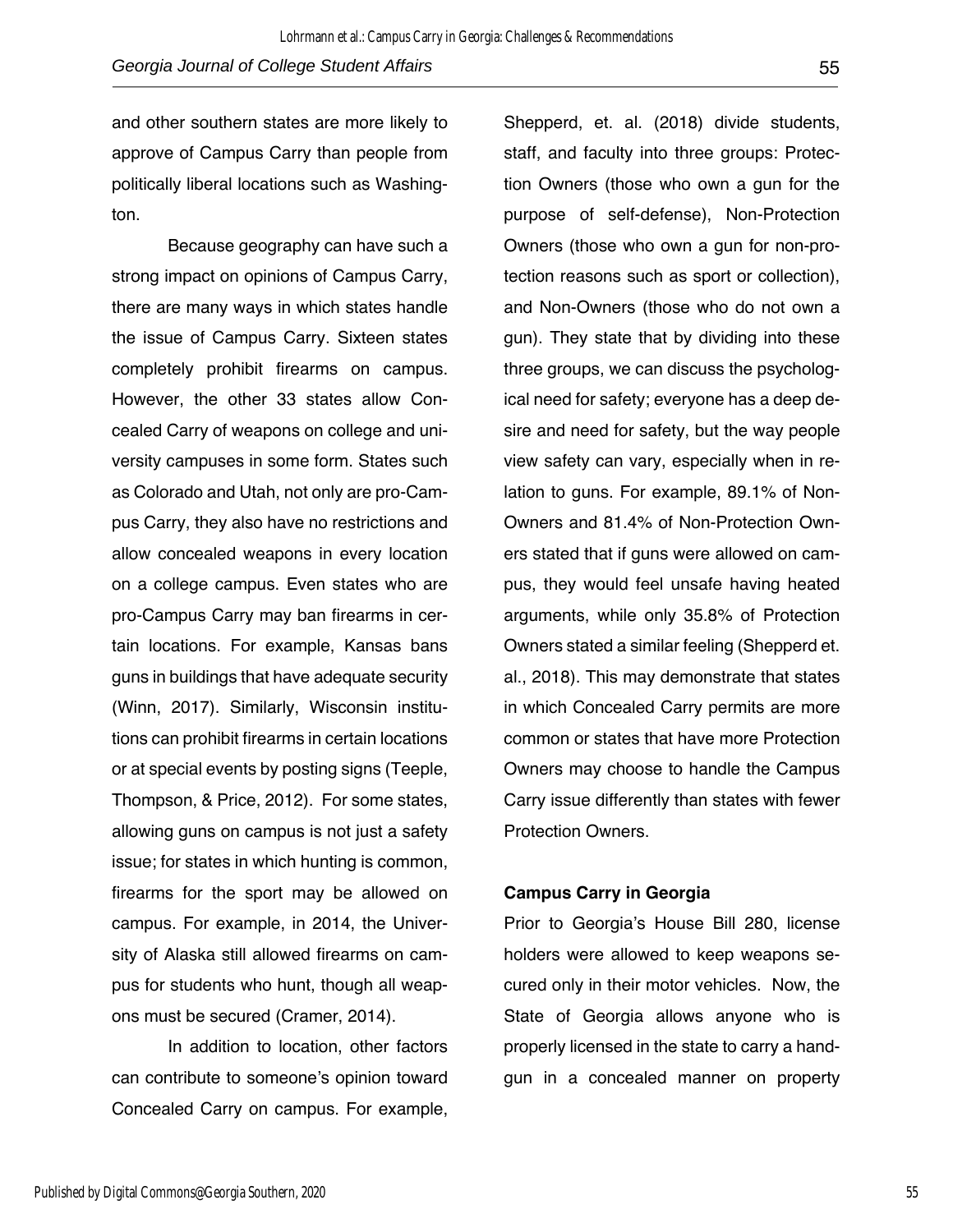owned or leased by public colleges and universities, with limited exceptions (University System of Georgia, 2017). The law states restrictions for where handguns cannot be carried such as at sporting events, in classrooms with minors, and in administrative offices. Since the inception of the law, there have been both advocates for and against its necessity.

 This change in law has presented many issues and topics of conversation for students, faculty and employees both with and without a license to carry. Although this law has many advantages for license holders and potential safety on campus, the disadvantages are just as important. We will explore the compliance, challenges, risks, and litigation surrounding Georgia's Campus Carry law in the coming sections

#### **Compliance and Challenges**

To accurately assess if there are compliance issues with the new Campus Carry law, there must be clarity about what the Campus Carry law entails, as well as clear expectations of what it means to be in compliance with the law. Clarity of the law would minimize confusion and avoidable incidents. Confusion about the Campus Carry law might stem from states having varying Campus Carry laws. Georgia's version of the law requires weapons be concealed, but some states do not require that weapons be concealed.

#### **Confusion Surrounding the Law**

Aspects of the law cause confusion for both individuals who want to exercise their right to Conceal Carry and individuals who want to ensure that license holders are complying with the law's restrictions. For example, at Southern Crescent Technical College in Griffin, Georgia, an instructor called the police when a student refused to conceal her weapon. The student disagreed with the responding officer about the restrictions of the Campus Carry law, and she was ultimately instructed to conceal her weapon in her car before returning to class (Stirgus & Prabhu, 2018). In this situation, the student was not in compliance with the Campus Carry law, and it was difficult to persuade her to conceal her weapon. This is an example of an avoidable incident that could have escalated because of misinterpretation and suggests that there should be education and training to ensure all stakeholders understand the rights and restrictions of the law.

When considering compliance with the law, we tend to focus on license holders complying with processes and procedures, but institutions also play a significant role. It is vital that institutions understand the boundaries established by law, and additionally implement rules, policies, and procedures that encourage adherence to the law. Administrators should be aware that Georgia state law grants license holders the ability to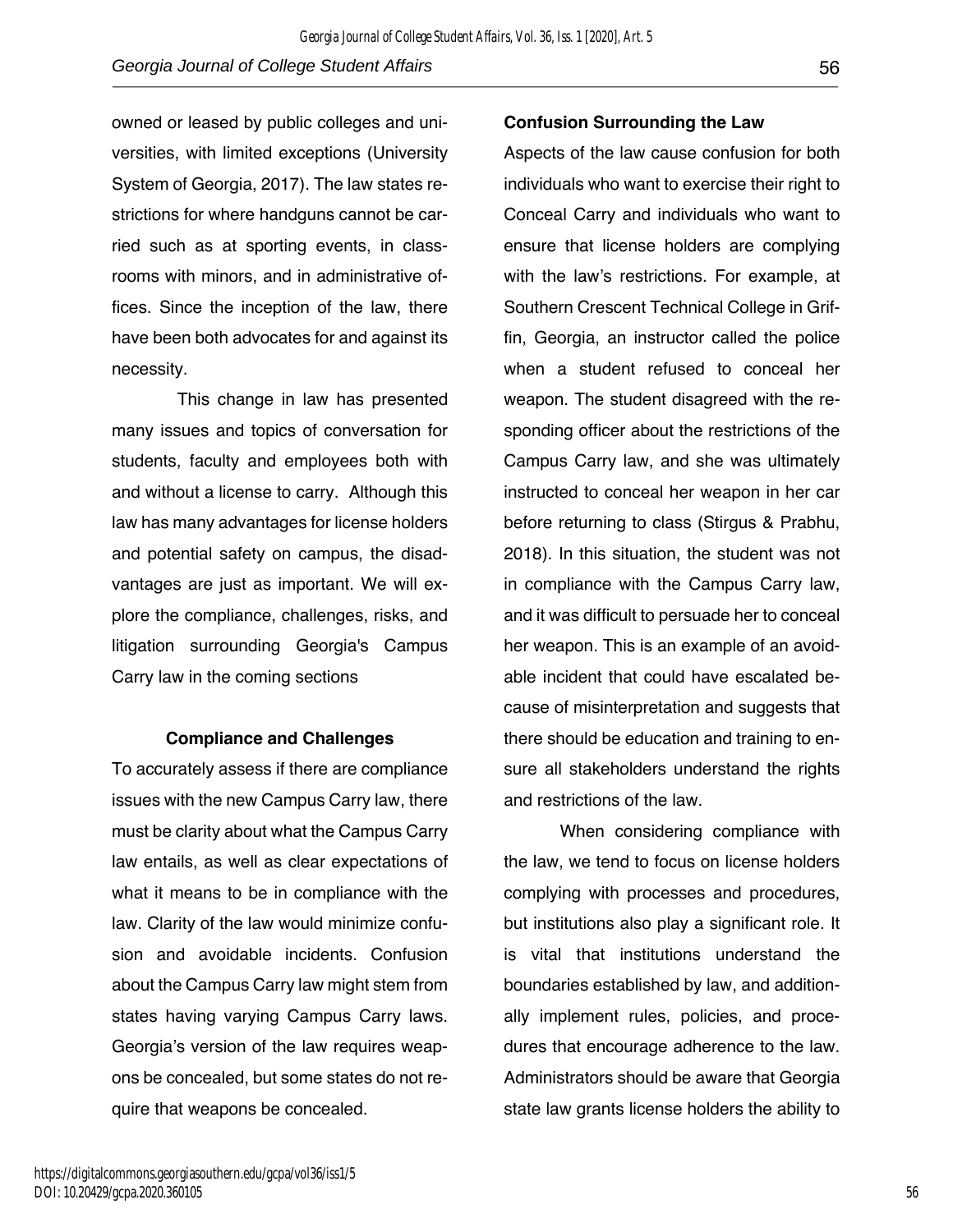carry handguns to public college and university classes (except those in which high school students are enrolled). Additionally, faculty members may not ask license holders to reveal that they are carrying concealed handguns or in any way discourage them from doing what they are legally allowed to do (University System of Georgia, 2017).

License holders also play a role in compliance. They must understand the meaning of concealing their weapons so they do not unintentionally alarm or harm others in the campus community surrounding them. Concealed Carry means to carry your weapon in a discreet manner that so it is not a distraction or perceived as a threat (Wrigley, 2017). Confusion around this could be mitigated if public institutions in Georgia provided comprehensive training prior to allowing license holders to carry their concealed weapons on campus. In some states, public colleges and universities reserve the right to implement additional rules and requirements for license holders to adhere to in an effort to keep their campuses safer. However, House Bill 280 states that public colleges and universities in Georgia must comply with the law without exception, so institutions cannot implement their own requirements.

 Another source of confusion with the law is the prohibited locations of Concealed Carry. House Bill 280 states that "guns are not allowed in buildings or property used for athletic sporting events or student housing, including, but not limited to, fraternity and sorority houses, faculty, staff, or administrative offices or rooms where disciplinary proceedings are conducted" (University System of Georgia, 2017, p.2). These restrictions create issues of compliance. For example, many buildings have both classrooms and administrative offices; it would be cumbersome for an individual to identify which buildings they can or cannot Conceal Carry in. Ultimately, license holders are responsible for knowing where they can and cannot carry concealed weapons. This leads to the following considerations: 1) Where can weapons be stored? 2) Will institutions provide storage?

#### **Detection and Punishment of Violations**

Administrators tasked with compliance must also consider how to detect Concealed Carry in prohibited locations. Faculty and staff should be knowledgeable of the locations where Concealed Carrying is permitted. Some institutions have implemented tools like panic buttons to alert the authorities of a problem if needed. Some faculty have voiced the Campus Carry law discriminates against them because they cannot protect themselves as weapons are prohibited in offices on campus (Bodenheimer, 2018). Students who live on campus may also feel that their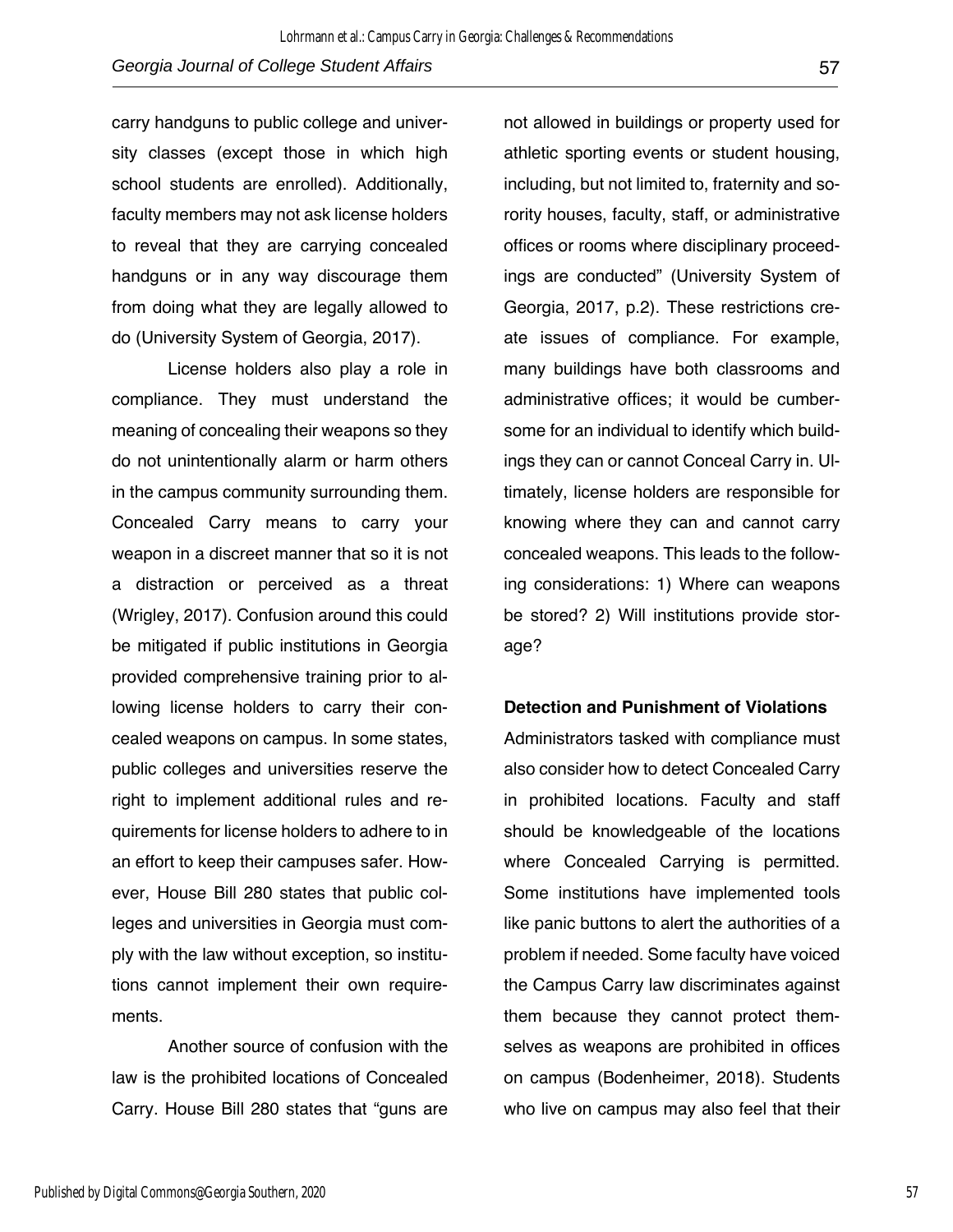rights being revoked, because Concealed Carry is prohibited in residence halls.

Punishment, or lack thereof, for offenders of these restrictions is another challenge that the Campus Carry law presents. As addressed in House Bill 280, people who carry handguns in an open manner or in a building, property, room, or space in violation of the law are guilty of a misdemeanor (University System of Georgia, 2017). If it is the individual's first offense, they are punished with a \$25.00 fine with no confinement. The tensions surrounding the law suggests the need for harsher punishment. With the amount of surety license holders place on the advantages of Campus Carry, providing greater level of punishment may deter people from breaking the law.

#### **Accidents and Other Considerations**

Campus Carry supporters frequently minimize the risk of accidental shootings, pointing out their scarcity and argue that proper training can mitigate any dangers (Students for Concealed Carry, n.d.). But several accidents have occurred over the years at schools with Campus Carry. For example, in January 2012, a student at Weber State University in Utah accidentally discharged a handgun in his pocket, which wounded his leg (Defilippis & Hughes, 2015). A similar incident took place in Georgia following the passing of House Bill 280. In October 2019, a student at the University of Georgia accidentally shot himself in the leg while carrying a concealed weapon (Sicurella, 2019).

Accidents are not the only concern when weapons are on campus. There have been several reported incidents where disagreements escalated to fatal encounters. For example, when a fight at Northern Arizona University escalated, a student opened fire on the participants of the fight. As a result, he killed one student and injured three others (Defilippis & Hughes, 2015). Studies have shown that college students who are likely to open-carry are predisposed to impulsive and aggressive behavior (Defilippis & Hughes, 2015). This is a security risk because students may be a dangerous population with which to give permission (Defilippis & Hughes, 2015).

#### **Case Analysis**

The Campus Carry law garnered much controversy as it was being considered in the Georgia government. After it was signed, a group of Georgia professors sued the former governor, secretary of state, and attorney general hoping to have it overturned. In the suit, they claim that the law infringes on the University System of Georgia's ability to set its own policies, which is an unconstitutional violation of the separation of powers. The professors are concerned that their academic freedom is at risk, and some have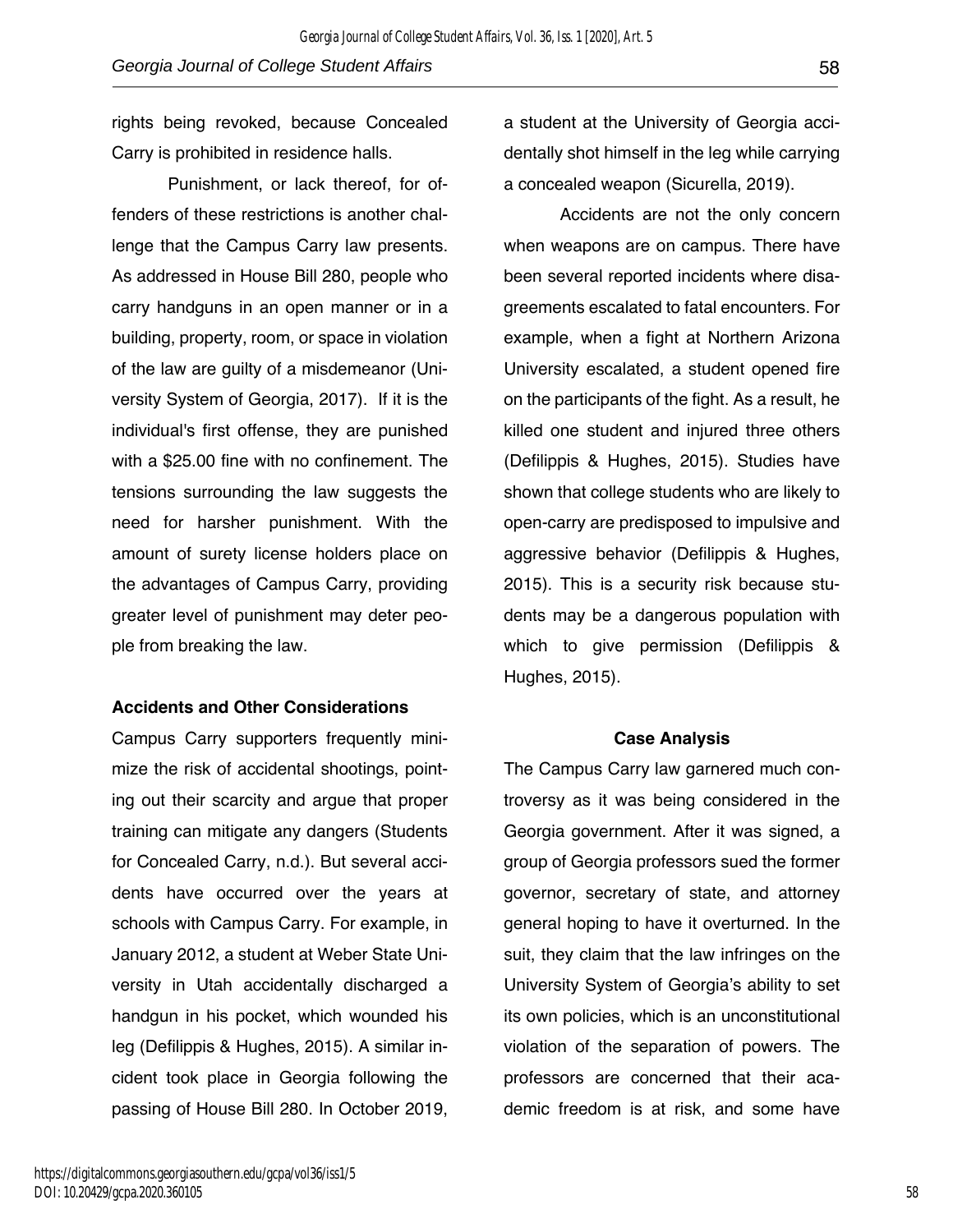even avoided controversial conversations in class because of their fear of students with concealed weapons reacting (Prabhu, 2019; Stirgus, 2017). This case is currently being considered by the Georgia Court of Appeals.

Because this law is in its infancy in the state of Georgia, there is not yet much litigation around it. Other states have passed similar laws in preceding years that have already been challenged and considered by the judicial system. In order to consider how the challenges to the Georgia law may progress, we can look at an example from the state of Texas. In the following sections, we will summarize the background and issue of the Texas case, discuss the ruling of the court, and analyze the case as it related to Georgia Campus Carry.

#### **Issue**

In 2015, Texas became the eighth state to allow Concealed Carry on college campuses (Beggan, 2017). This law was challenged by three University of Texas at Austin professors in July 2016, who claimed that the presence of guns in classrooms violates freedom of speech (Jaschik, 2018). They also claimed that the law violated both the second amendment in that the "firearm usage is not sufficiently 'well-regulated'" (Glass v. Paxton, 2018, p. 4). Finally, they claimed it violated equal protection of the fourteenth amendment because the university "lacks a rational

basis for determining where students can and cannot concealed-carry handguns" (Glass v. Paxton, 2018, p. 4). The case was originally dismissed by the district court for not providing sufficient proof that the law violated freedom of speech.

The case was appealed to the Fifth Circuit Court of Appeals in 2018 to consider two issues. First, the plaintiff challenged the district court's dismissal of the First Amendment claim. Additionally, the plaintiff requested that the court reverse the lower court's ruling on the second and fourteenth amendment claims and remand the district court to consider them because they did not offer any rationale (Glass v. Paxton, 2018).

#### **Rule and Analysis**

In 2018, a panel of judges ruled to affirm the district court's finding. The court dismissed the claim because the plaintiffs did not offer evidence to prove that freedom of speech was or could be violated. Constitutionally, plaintiffs must "establish standing to sue" (Glass v. Paxton, 2018, p. 5). The second and fourteenth amendment claims were dismissed for the same reason: the plaintiffs failed to prove that their rights were violated by the law (Glass v. Paxton, 2018).

In analyzing this case, it seems the court is not only well within its power to make such a ruling, but also thoroughly considered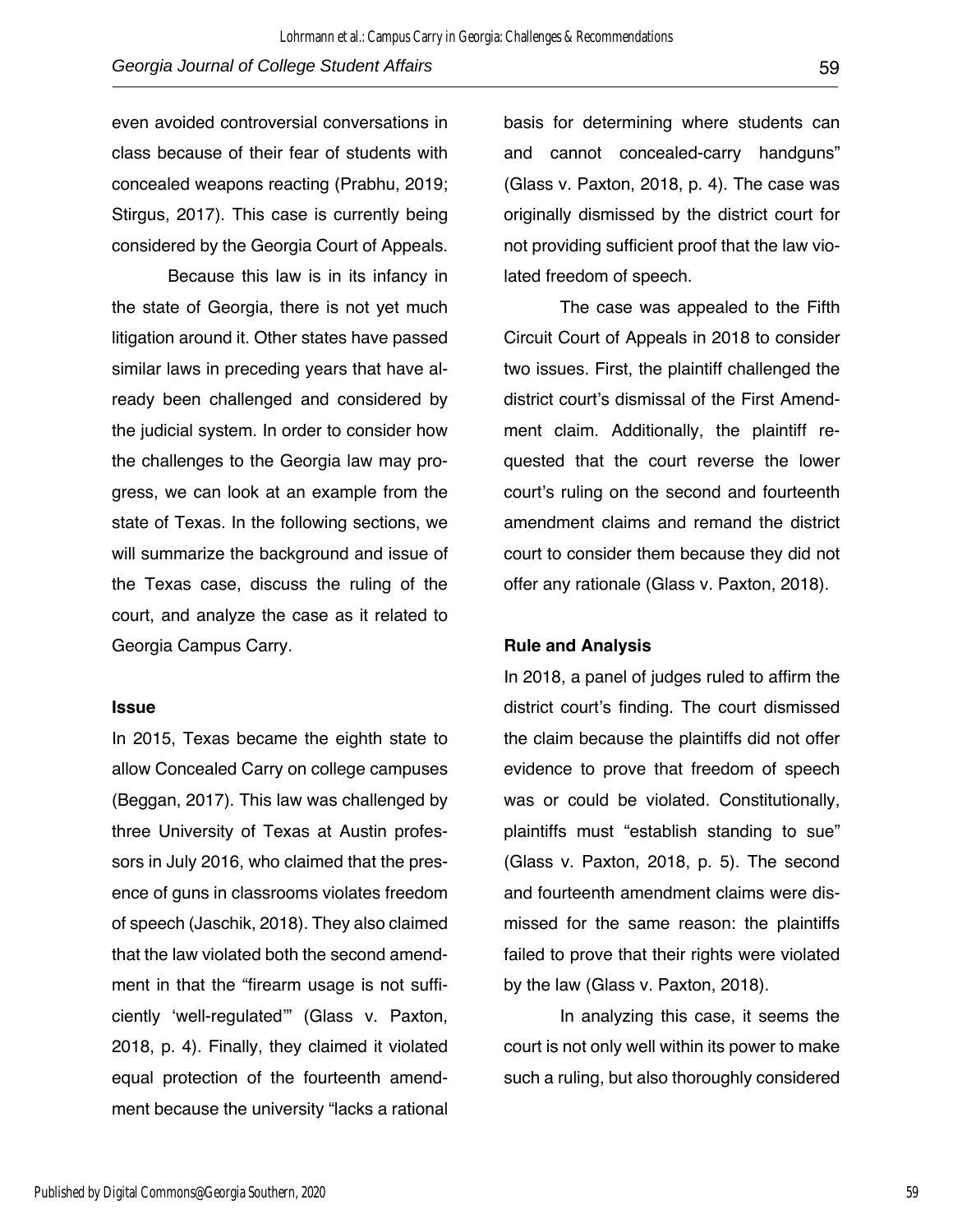the case. The panel of judges based their decision on precedents set by many former cases. For example, they cite *Moore v. Bryant*, *Clapper v. Amnesty International USA*, and *Susan B. Anthony List v. Driehaus* in determining that the plaintiff lacks standing in the first amendment claim (*Glass v. Paxton*, 2018). Additionally, the court offered a fair analysis of the plaintiff's claims. Instead of considering the issue of guns on campus as right or wrong, the court focused on determining if the claims had standing. One could argue that the court did not correctly decide that her first amendment claim had standing, because there are examples of injury from the law in Georgia. The Georgia Campus Carry law has only been in effect for a short time, but professors claim that they have avoided controversial topics in class for fear of a student with a concealed gun reacting (Stirgus, 2017). The court offers a fair counterpoint to this though: this is a self-imposed injury, which does not constitute as standing. Finally, the court offered a ruling on the remaining claims even when they could have returned it to the lower court. The judges acted in due diligence in ruling on this case.

# **Applications for Georgia Campus Carry Case**

The *Glass v. Paxton* case can be used as a litmus test for the Georgia challenge to Campus Carry. The cases are similar in the both are brought by professors who are concerned about safety and academic freedom. The cases also share the burden of establishing standing. This is what ultimately led to the affirmation of the lower court's decision in *Glass v. Paxton*. The Georgia case will also have to prove that injury is either actual or imminent for the case to not be dismissed. The notable difference is the claim. While Glass's claims are based on violations of individuals' rights, the plaintiffs of the Georgia case argue that the law violates the separation of powers. Perhaps the Georgia professors took note of the case in Texas and chose a different claim in hopes of being more successful.

We can look to the precedent set in *University of Utah v. Shurleff* to determine how the difference in claim will affect the Georgia challenge. In this case, the state attorney general stated that the policy of the University of Utah to prohibit guns on campus violated state law. The university argued that the state constitution granted autonomy to the university. This is similar to the plaintiff's claim in the Georgia case, in that they claim that the University System of Georgia has autonomy to decide on Campus Carry outside of state law under the separation of powers. In the Utah case, the court found that the autonomy granted to the university did not limit the power of the legislature to exercise "general control and supervision" (as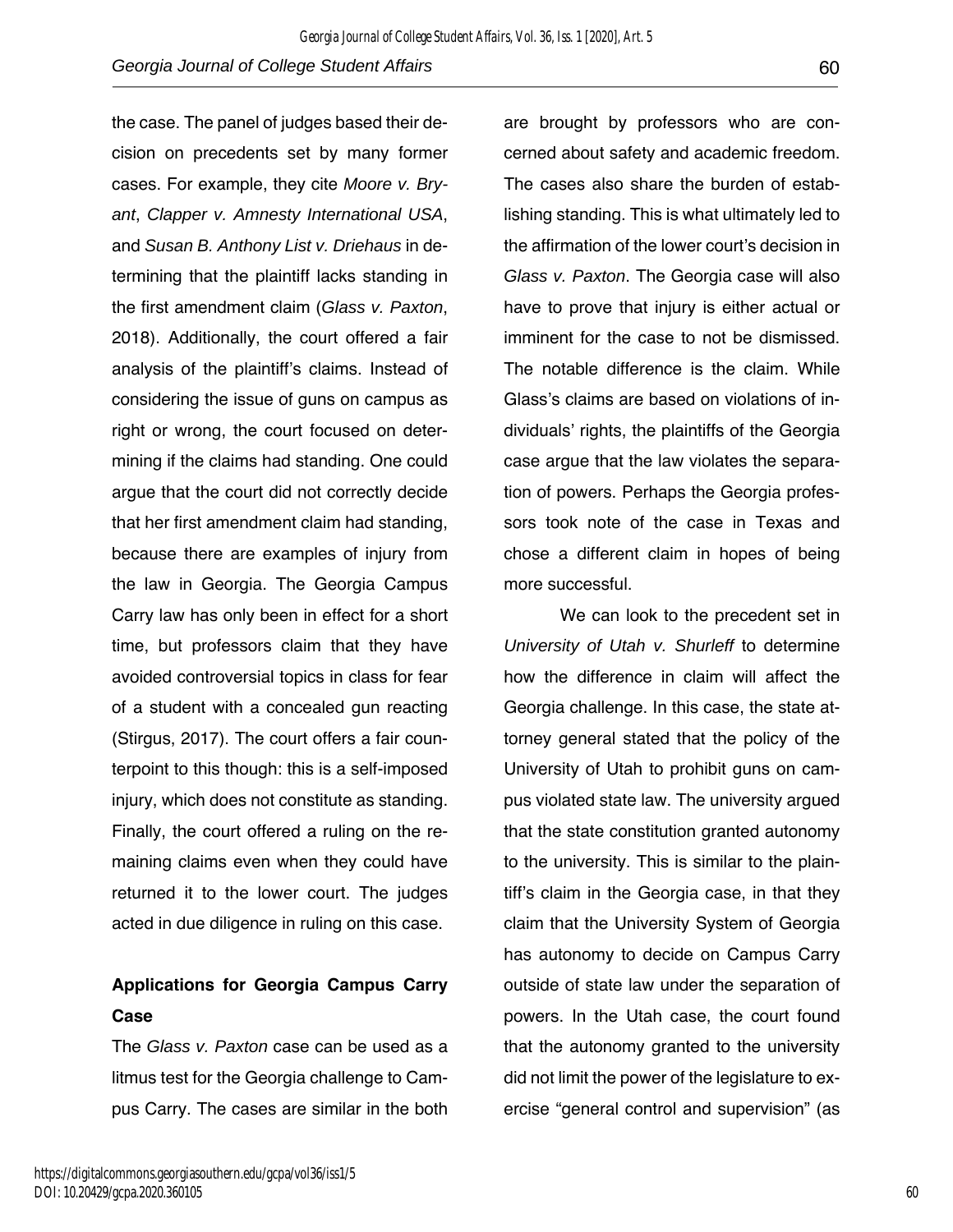cited in Kaplin & Lee, 2014). This case offers precedent to the Georgia Court of Appeals, since it was determined that the state is the ultimate authority. There may be differences in the Georgia constitution, however, that require more consideration.

## **Conclusion: Recommendations for Georgia Administrators**

As Georgia administrators in public colleges and universities continue to adjust to the Campus Carry law, it is vital to investigate, research, assess risks, and implement changes that adhere to the law, provide evidence of the necessity of the law, and keep campuses safe. "By simply reviewing the extant literature, it appears as if support for allowing the concealed carrying of weapons on campuses lacks sufficient legal standing and necessary empirical evidence" (Acheson & Arrigo, 2016, p.125). Statistically, the number of school shootings has not been significantly impacted since the passing of this bill (Angelis, Benz, & Gillham, 2017). Considering how new the bill is, the impact is yet to be seen.

In order to gain a better understanding of all the ramifications of the law, it could be beneficial to have a committee dedicated to researching and evaluating concerns surrounding Campus Carry issues. Administrators and lawmakers must implement ways to

address those concerns because administrators, university employees, and students are faced with the potential consequences of all the legal proceedings that may come. Faculty and staff can provide updated information of campus carry requirements on their website or in their syllabus. Administrators could also facilitate the installation of signage and reminders outlining the obligations of license holders. It is up to these individuals who study and work in the institutions daily to voice their opinions and be heard by state officials in hopes of filling in the gaps of this law.

Additionally, on behalf of the university, it would be beneficial to implement some type of mandatory safety course for the students who choose to carry. For example, Georgia Tech has implemented a safety course taught by law enforcement officers to discuss gun safety. Similarly, Georgia Southern University houses the Shooting Sports Education Center, which offers a gun safety course to teach proper use of a firearm (Whitehead, 2017). Another point to consider is that some trained officials have found it difficult to gauge when the use of a firearm is necessary, which would be an even more difficult decision for an untrained license holder. It would be incredibly beneficial for students to have assessments that present difficult scenarios and how to effectively de-escalate situations while being armed and unarmed.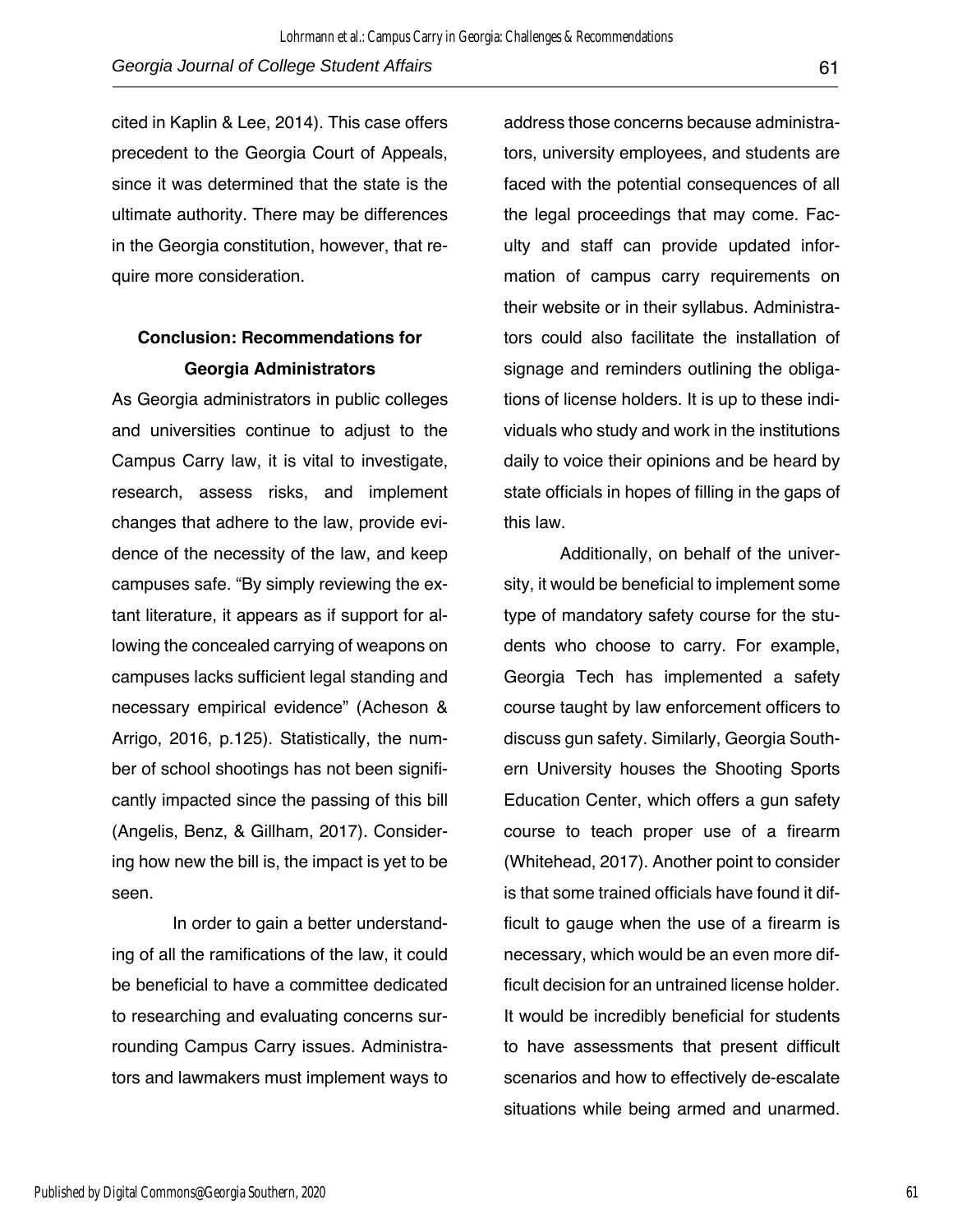A couple of suggestions for encounters with active shooters have been: "Alert, Lockdown, Inform, Counter, and Evacuate" (ALICE); "Civilian Response to Active Shooter Events" (CRASE); and "Run. Hide. Fight." in order to create a greater sense of safety and well-being for the students, faculty, and staff of the university (Policy development, 2017). These courses are not mandatory, but they are a good starting point. It is unlikely that this could be mandated by public colleges and universities in Georgia unless it is something that is required by law.

However, these types of training are important, because *Glass v. Paxton*—in addition to other recent court cases— shows that challenges will progress. *Glass v. Paxton* demonstrates that the Georgia case is unlikely to be successful in overturning Campus Carry. The burden rests on the plaintiff to show standing and subsequently prove the claims of the suit. This is no easy task, especially considering that precedent is on the side of the state. Not only that, but the

Georgia case is unique in that the individuals are sued and not the offices of the Governor, Secretary of State, and Attorney General. The plaintiffs will need to prove that Governor Nathan Deal, Governor Brian Kemp, and Attorney General Chris Carr were working as individuals and not in the role of the office in order for the court to even consider the claim that the law violates the separation of powers (Prabhu, 2019). It is unlikely that the Georgia professors will be successful in their quest to overturn the law, but higher education professionals nationwide await the decision. If the law is going to be difficult to overturn, it is imperative that students, faculty, and staff adapt to the status quo and prepare themselves with the proper knowledge, safety techniques, and level of responsibility that comes with the passing of this law. Ultimately, there are considerations no matter what your position is on Campus Carry; we should all be working together to ensure a safe environment that is conducive to learning and productivity.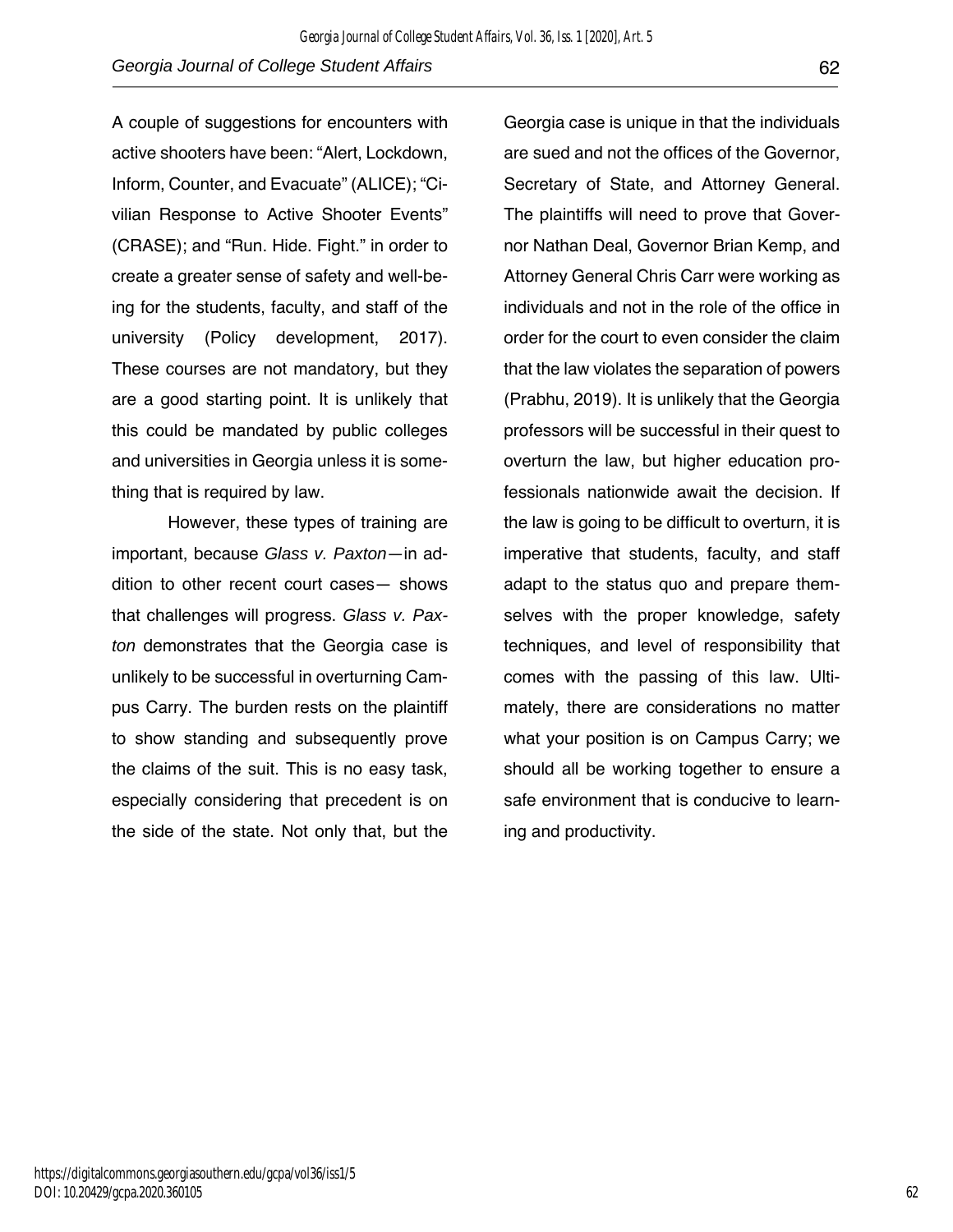# **REFERENCES**

- Acheson, A. & Arrigo, B. (2016)*.* Concealed carry bans and the American college campus: A law, social sciences, and policy perspective. *Contemporary Justice Review, 19*(1), 120-141.
- Angelis, J. D., Benz, T. A., & Gillham, P. (2017, February 14). Collective security, fear of crime, and support for concealed firearms on a university campus in the western United States. Retrieved from https://journals.sagepub.com/doi/full/10.1177/0734016816686660
- Beggan, D. M. (2017). Texas hold 'em: An exploration of the divergent perspectives of Texas' campus carry law. *Community College Journal of Research and Practice*, *43*(1), 26-41.
- Bodenheimer, R. (2018, February 21). At campus carry colleges, students can bring guns to classes and professors can't do anything about it. Retrieved from https://www.good.is/articles/guns-on-campus-carry-professors-respond
- Cavanaugh, M. R., Bouffard, J. A., Wells, W., & Nobles, M. R. (2012). Student attitudes toward concealed handguns on campus at 2 universities. *American Journal of Public Health, 102*  (12), 2245-2247.
- Columbine High School Shootings Fast Facts. (2019). CNN. Retrieved from https://www.cnn.com/2013/09/18/us/columbine-high-school-shootings-fast-facts/index.html
- Cramer, C. E. (2014). Guns on campus: A history. *Academic Questions. 27*. 411-425.
- Defilippis, E., & Hughes, D. (2015, April 20). The numbers on campus carry show risks outweigh benefits. Retrieved from https://www.thetrace.org/2015/11/campus-carry-risk/
- *Glass v. Paxton* (Fifth Circuit Court of Appeals August 16, 2018).
- Gresenz, C. R. (2018, March 2). Concealed-carry laws. Retrieved from https://www.rand.org/research/gun-policy/analysis/concealed-carry/violent-crime.html
- Guns on campus: Overview. (2018, August 14). National Conference of State Legislatures. Retrieved from http://www.ncsl.org/research/education/guns-on-campus-overview.aspx#:~:targetText=Because%20of%20recent%20state%20legislation,%2C%20Texas%2C%20Utah%20and%20Wisconsin.
- Jaschik, S. (2018, August 20). Federal appeals court rejects challenge to the Texas campus carry law. Retrieved from https://www.insidehighered.com/news/2018/08/20/federal-appealscourt-rejects-challenge-texas-campus-carry-law
- Jones, M. (2018, April). After Virginia Tech shooting; gun violence still claims victims on college campuses. Collegiate Times. Retrieved from http://www.collegiatetimes.com/news/after-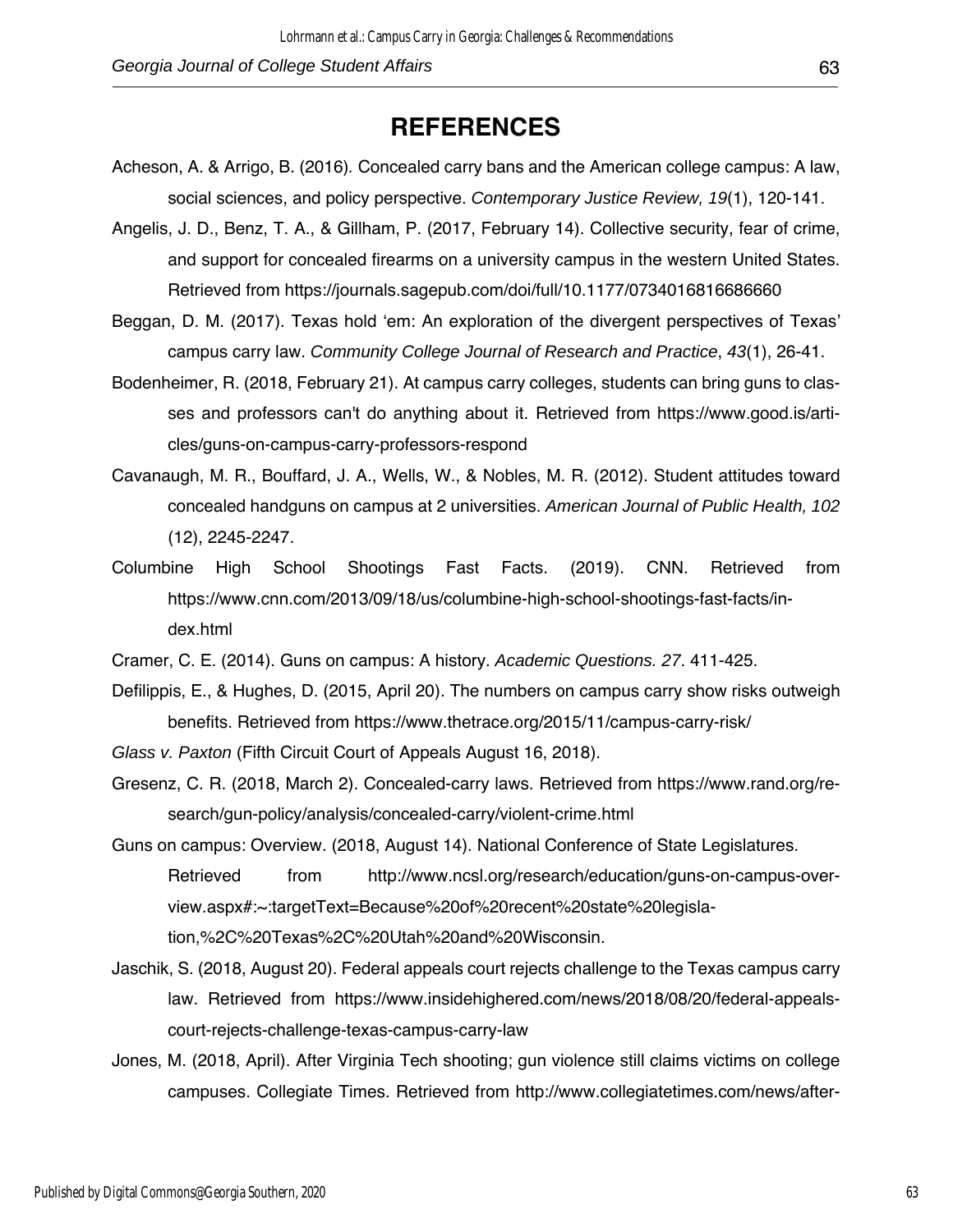virginia-tech-shooting-gun-violence-still-claims-victims-on/article\_4c27a5f2-3a98-11e8- 9165-4f568030151b.html

- Kaplin, W. A., & Lee, B. A. (2014). *The law of higher education: Student version* (5th edition). San Francisco, CA: Jossey-Bass.
- Koshak, T. M., & Roger, N. J. (2017). HB 280 Campus carry. *Georgia State University Law Review, 34*(1), 36-50.
- LaBanc, B. H., & Hemphill, B. O. (2015). *College in the crosshairs: An administrative perspective on prevention of gun violence.* Sterling, VA: Stylus Publishing.
- Policy development and implementation of legislation permitting the carrying of concealed handguns on college and university campuses: Promising practices. (2017). *National Center for Campus Public Safety,* 1-47. Retrieved from https://www.nccpsafety.org/assets/files/library/Campus\_Carry\_Policy\_Development\_FINAL.pdf
- Prabhu, M.T. (2019, April 23). Georgia appeals court considers case challenging campus gun law. *The Atlanta Journal Constitution.* Retrieved from https://www.ajc.com/news/state--reg ional-govt--politics/georgia-appeals-court-considers-case-challenging-campusglaw/k7r4DWgUXoiZ3tsKZD0rAO/
- Shepperd, J. A., Losee, J. E., Pogge, G. C., Lipsey, N. P., Redford, L., & Crandall, M. (2018). The anticipated consequences of legalizing guns on college campuses. *Journal of Threat Assessment and Management, 5*(1), 21-34.
- Sicurella , S. (2019, October 8). UGA student injured in 'accidental self-inflicted gunshot wound' at Chemistry Building. *The Red and Black*. Retrieved from https://www.redandblack.com/uganews/update-more-details-emerge-about-uga-studentwho-accidentally-shot-self-on-campus/article\_96d91b1c-ea05-11e9-8e29-

3fd74716ec66.html?utm\_medium=social&utm\_source=email&utm\_campaign=usershare Stirgus, E. (2017, September 26). Professors ask court to overturn Georgia's campus carry law.

- *Atlanta Journal Constitution.* Retrieved from https://www.ajc.com/news/local-educat ion/professors-ask-court-overturn-georgia-campus-carry-law/ej36qbMWOwASF6OdI OJiEM/
- Stirgus, E., & Prabhu, M. T. (2018, July 03). Georgia's year-old campus carry law still stirs confusion, debate. *The Atlanta Journal-Constitution.* Retrieved from https://www.ajc.com/news/local-education/georgia-year-old-campus-carry-law-still-stirsconfusion-debate/XFyVtliRoxa87GMEafanQJ/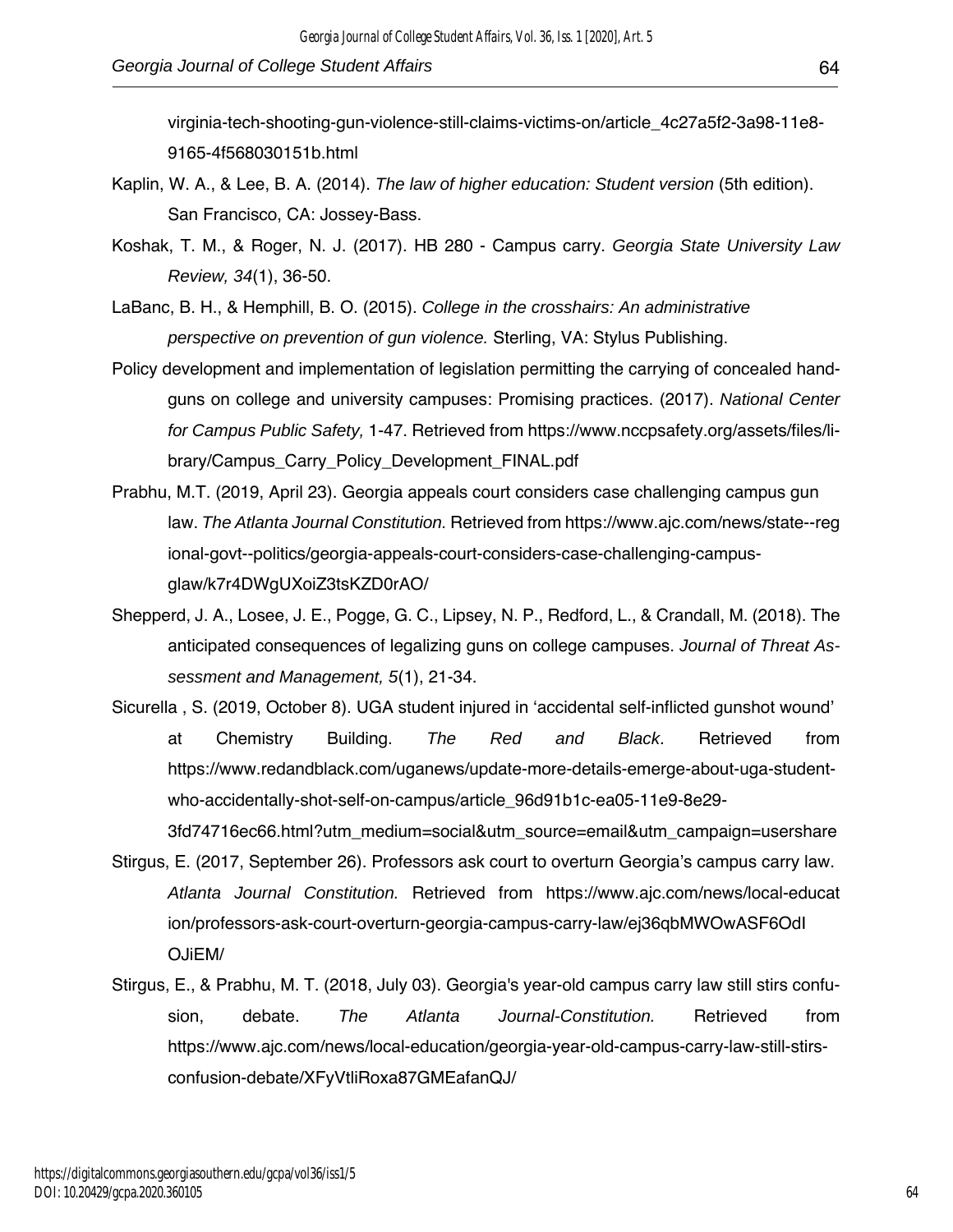- Students for Concealed Carry. (n.d.). Common arguments against campus carry. Retrieved from http://concealedcampus.org/common-arguments/.
- Teeple, K., Thompson, A., & Price, J. H. (2012). Armed campuses: The current status of concealed guns on college campuses. *The Health Education Monograph Series*, *29*(2), 57- 63.
- Thompson, A., Price, J. H, Dake, J. A., Teeple, K., Bassler, S., Khubchandani, J., … Stratton, C. (2013). Student perception and practices regarding carrying concealed handguns on university campuses. *Journal of American College Health*, 61 (5), 243-253.

University System of Georgia. (2017). House Bill 280.

- Virginia Tech Shootings Fast Facts. (2019). CNN. Retrieved from https://www.cnn.com/2013/10/31/us/virginia-tech-shootings-fast-facts/index.html
- Whitehead, S. (2017, August 24). As classes begin, Georgia's universities work to understand 'campus carry' law. Retrieved from https://www.gpbnews.org/post/classes-begin-georgias-universities-work-understand-campus-carry-law
- Winn, Z. (2017). A list of states that allow concealed guns on campus. *University Security*. Retrieved from https://www.campussafetymagazine.com/university/list -of-states-that-allowconcealed-carry-guns-on-campus/

Wrigley, S. W. (2017). Board of Regents of The University System of Georgia.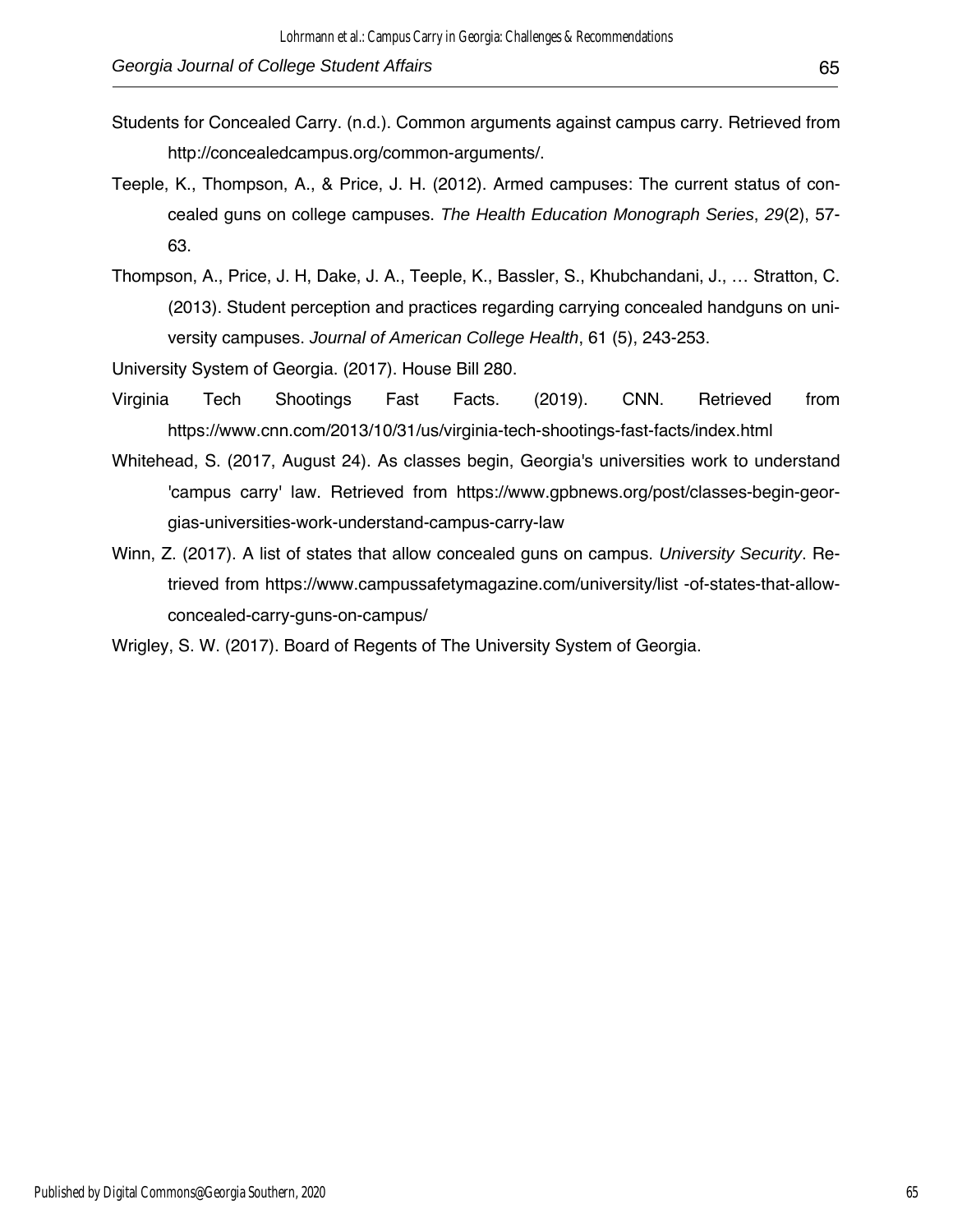

**Elizabeth Lohrmann**, is a graduate student pursuing her M.Ed. in Higher Education Administration at Georgia Southern University and will be completing the program in July 2020. She obtained her B.S. in Biology from Georgia College in 2018. Elizabeth currently works at Georgia College in Milledgeville, GA as an Academic Advisor for the College of Business and the College of Health Sciences. Her research interests include the first-year experience and advising in the Liberal Arts.

Email: el06464@georgiasouthern.edu



**Carlie Cooper** is a graduate student pursuing her M.Ed. in Higher Education Administration at Georgia Southern University. She also works as an Academic Advisor in the School of Electrical and Computer Systems Engineering at the University of Georgia, and previously was an advisor in the Terry College of Business. She earned a bachelor's degree in Psychology from UGA. Her research interests include advising in STEM fields, supporting underrepresented students, and college student development.

Email: cc32513@georgiasouthern.edu



**Skyler Hooper**, is a graduate student pursuing her M.Ed. in Higher Education Administration at Georgia Southern University, and she will be graduating in July 2020. She earned her B.S. in Child and Family Development in May 2018 from Georgia Southern University. Skyler has been an Academic Advisor at Georgia Southern University in the College of Behavioral and Social Sciences since July 2018, advising Criminal Justice and Psychology. Skyler's career goals and research interests are largely focused on mental health and mental illness, especially among college students. She hopes to pursue counseling and specialize in trauma counseling.

Email: moravitsskyler@gmail.com